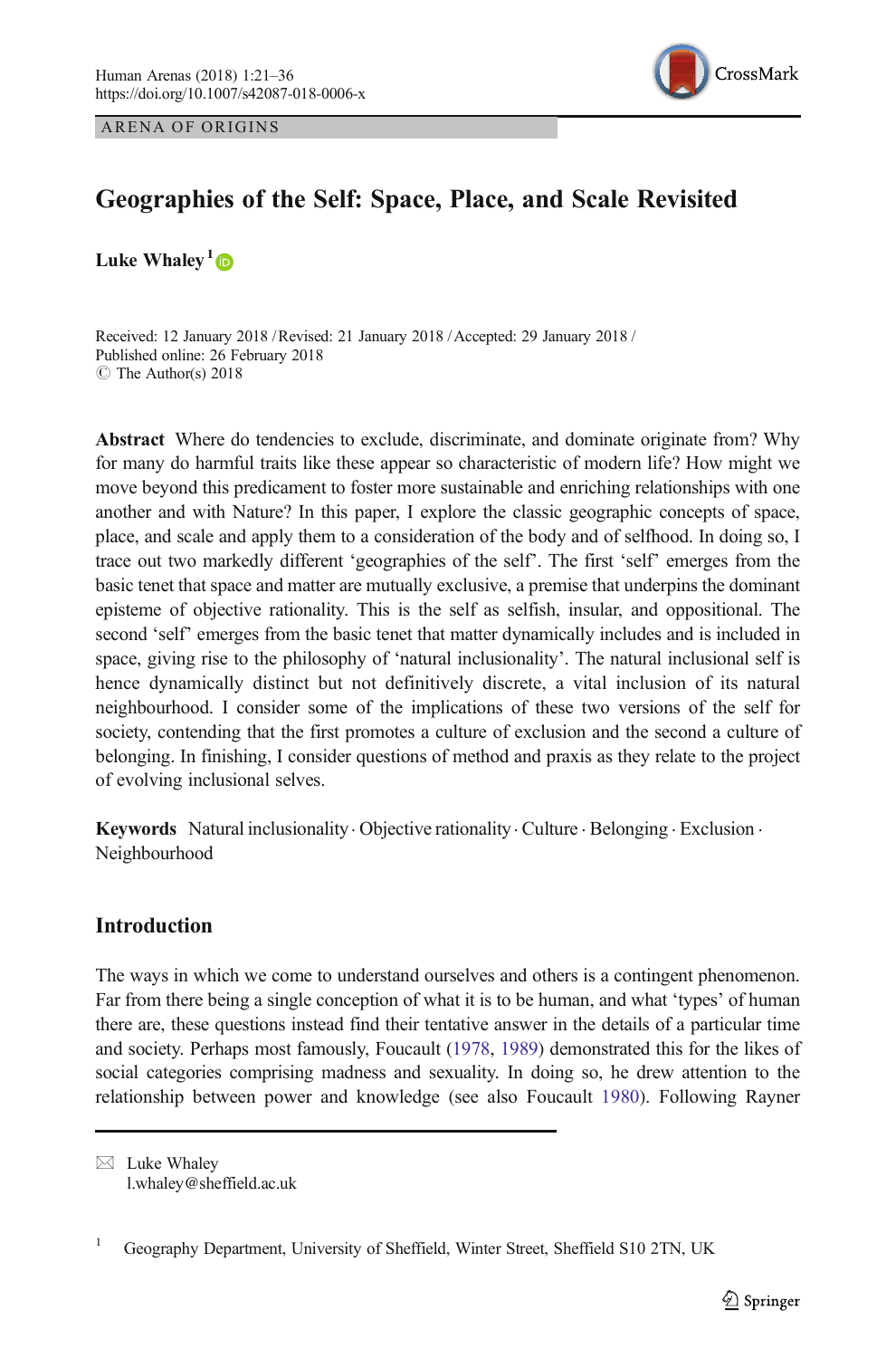<span id="page-1-0"></span>([2017](#page-15-0)), this article argues that in the present day, all prevailing forms of knowledge are founded on a definitive logic that presupposes that space and matter are mutually exclusive, which in its purest form has given rise to the dominant episteme of objective rationality. Moreover, these abstract ways of thinking have had a powerful hold over our understanding of the self, engendering profound forms of psychological, social, and environmental damage. In response, Rayner [\(2004,](#page-15-0) [2011a,](#page-15-0) [b,](#page-15-0) [2017](#page-15-0)) has developed a new system of knowledge grounded in a radically different philosophy called 'natural inclusionality'.

In this article, I employ the three classic geographical concepts of space, place, and scale and apply them to a consideration of the body and selfhood. The intention is to trace out two ways of perceiving the world and our place in it, one founded on the abstract logic of objective rationality and the other on a natural inclusional understanding of the 'each-in-the-otherness' of space and matter. To this extent, Rayner has done a good deal of the 'underlabouring' for what follows. In utilising geography's key concepts of space, place, and scale, I am not simply looking for hooks to hang my argument on. Instead, I will engage both with key thinkers within human geography, as well as with philosophical and social science traditions and ideas that underpin the discipline. In the case of human geography, these influences are multifarious, and so I focus in particular on phenomenology and on the political and sociological writings of Henri Lefebvre. In doing so, the intention is to bring natural inclusionality into wider engagement with the ideas and critical insights of other thinkers and disciplines.

In charting two markedly different 'geographies of the self', I start by considering modern conceptions of space and what distinguishes them from an inclusional understanding of 'natural space'. I also distinguish between general theories of space and the use of the term to denote instead historically situated social 'spaces'. This consideration of 'Space and Spaces' acts as the centre point around which the proceeding argument revolves. In the next section on '[Place and Body](#page-3-0)', I consider how different understandings of space in turn influence the treatment of place, and what this infers about the relationship of place to the body. Having developed two radically different understandings of place and body—one of places and bodies as discrete objects and the other of 'body-as-place'—in the section '[Scale and](#page-6-0) [Neighbourhood](#page-6-0)', I explore their implications for how we understand the self. In the discussion section, these developments are incorporated into a consideration of the far-reaching psychological and social consequences of perceiving ourselves and others from the perspectives of objective rationality and natural inclusionality. The article finishes by reflecting on questions of method and praxis, drawing upon several ideas and insights introduced previously in order to contemplate ways of furthering natural inclusionality as both a research and political project.

#### Space and Spaces

- I have become convinced that the implicit assumptions we make about space are important and that, maybe, it could be productive to think about space differently (Massey [2005](#page-15-0), p. 1)

'Space' has proven to be a central concern for Western thought. During the early modern period, the increasing attention afforded to abstract notions of space in the preceding centuries culminated in the dominant conception of 'absolute space'. This was part of a larger shift toward rationalism, objectivity, and the 'scientific method'. Writing of this shift, Giddens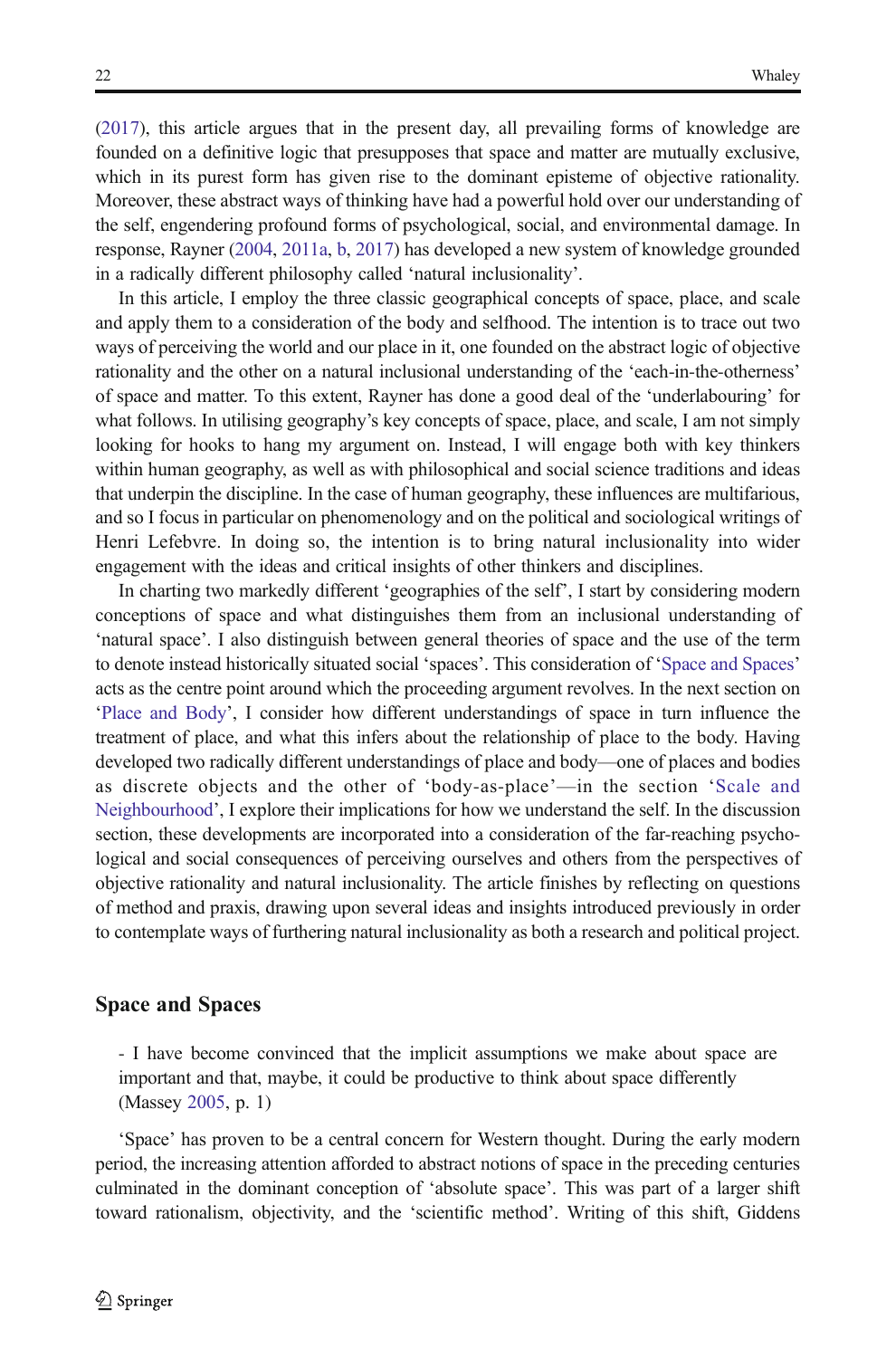([1990](#page-14-0)) notes that 'in premodern societies, space and place largely coincided, since the spatial dimensions of social life are, for most of the population...dominated by 'presence' - by localised activity...Modernity increasingly tears space away from place' (p. 18). This rupturing of space from place was to formalise for a new era of Western history the absolute demarcation between space and matter. For Newton, absolute space as an isomorphic infinitude was a neutral container for matter. This allowed material form to be mapped and measured as mutually exclusive points or discrete objects in a three-dimensional grid system (Belkind [2007](#page-14-0)).

Yet, Newton's account of space was not the only one. Most notably, Leibniz and others argued against this fixed framework of absolute space. As elucidated in a series of correspondences between Leibniz and Clarke, Newton's representative, the former instead put forward the foundations for a 'relational space'. Here, the nature of space is characterised not as a threedimensional container but as the relations between things: as the product of the positions of objects vis-à-vis each other (Belkind [2013\)](#page-14-0). Into the nineteenth and twentieth centuries and a third conception of space as 'relative' emerges, most prominently through the pioneering work of Einstein. In short, Einstein's theory of relativity ushered in a new model of the relationship between space and time (as 'space-time') and highlighted the irreducible significance of one's frame of reference when it comes to questions of measurement.

Although cursory and simplistic, the above synopsis of three modern conceptions of space helps to situate human geography's relationship with the subject. David Harvey, the influential Marxist geographer, has argued that precisely this triad of absolute, relative, and relational space can and has been employed fruitfully in human geography, where no one conception is necessarily superior to the other (Harvey [1973](#page-14-0)). Instead, they are available as 'a mix of means to understand events occurring around us and to formulate ways of thinking and theorizing about geographical phenomena and processes' (Harvey [2004](#page-14-0), p. 4). For example, one may employ absolute space to analyse configurations of private property; relative space to develop transport maps based not on absolute distance between places but on variables such as cost, time, and energy; and relational space to analyse such things as 'the political role of collective memory in urban processes' (p. 5). In the case of the latter, Harvey notes, 'I cannot box political and collective memories in some absolute space (clearly situate them on a grid or a map) nor can I understand their circulation according to the rules, however sophisticated, of relative space-time. If I ask the question: what does Tiananmen Square or 'Ground Zero' mean, then the only way I can seek an answer is to think in relational terms' (p. 5).

Perhaps because of the variegated place of space in Western thought, it has proven to be a slippery term. Beyond the three models considered thus far, one source of confusion arises from the distinction between general theories of space and the use of the term to denote historically situated social 'spaces'. As a Marxist geographer, Harvey was keenly interested in the relationship between space and capitalism. To this extent, he drew in part on the French Marxist philosopher and sociologist, Henri Lefebvre, whose writings on 'the production of space' (Lefebvre [1991\)](#page-15-0) has had widespread influence both within and beyond human geography. Lefebvre's focus precisely distinguishes between the development of general theories of space, which he incorporated in his thinking but that did not primarily concern him, and the ongoing processes through which different social spaces are produced (including the standardised urban spaces of modern capitalism).

A cornerstone of Lefebvre's approach is that the production of social space always comprises three 'modes' in dialectical relationship: everyday spatial practices ('perceived space'), representations or theories of space ('conceived space'), and spaces of representation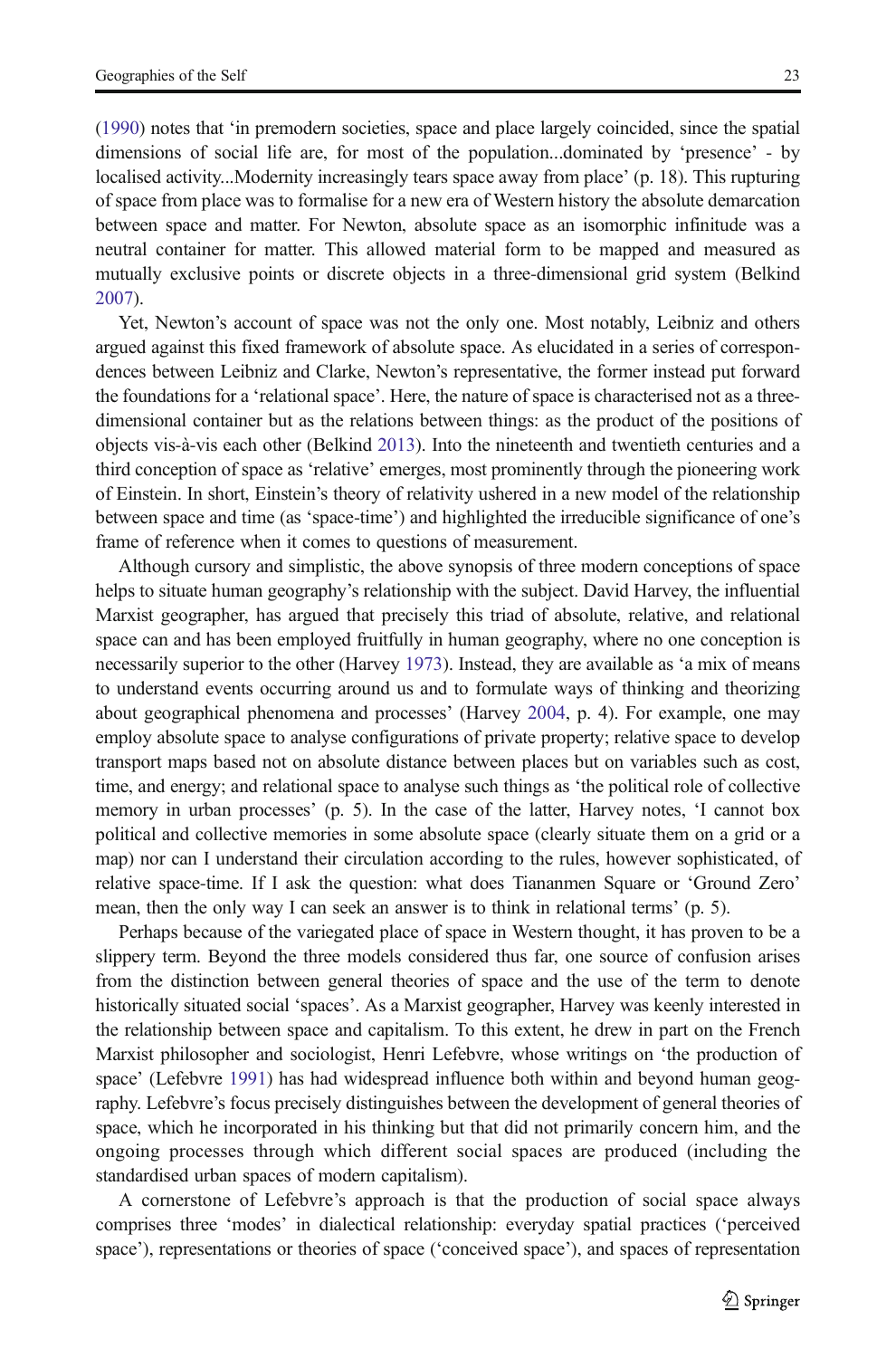<span id="page-3-0"></span>('lived space'). Here, 'representations of space' relates precisely to the sorts of general theories or conceptions of space discussed above. 'Spaces of representation' refers to space 'as directly lived through its associated images and symbols, and hence the space of 'inhabitants' and 'users'' (Lefebvre [1991](#page-15-0), p. 39). For Lefebvre, this schema comprises a 'trialectics' whereby the three spatial modes are in an ongoing state of mutual reproduction and transformation: a dialectical interplay of perceived-conceived-lived space.

Three interrelated points can be made about this discussion of space and spaces. Firstly, Harvey's proposition to treat absolute, relative, and relational space as a toolbox for investigating and thinking about geographical phenomena sensitises us to the diversity and complexity of the world seen from a spatial perspective. Employing these differing conceptions has for example allowed human geographers to critically and meaningfully analyse all manner of complex social dynamics and to shed light on social and cultural sources of inequality and environmental degradation and destruction. Here, the various conceptions of space are able to tell us something different about such things as structure, context, relationship, and interaction. The point then is that the ways in which we think about space opens up different ways of understanding the world.

Secondly, Lefebvre's 'trialectics' of social space is useful for considering why space matters in a different way. If, as Lefebvre argues, representations of space are in a relationship of mutual reproduction and transformation with both our perceptions of space and lived experience, then these representations do not only open up different ways of analysing the world but also fundamentally influence the reality of our everyday lives. This imparts a socio-political significance to representations of space, given their inclusion within the ongoing process of the production of social space. Lefebvre's sociological framing thus removes any notion that the prevalence of particular conceptions of space can be uncoupled from wider power structures in society.

Thirdly, and most importantly, the point to note is that despite their differences, implicitly or explicitly each 'type' of space considered above—absolute, relative, relational, social—is founded upon a general abstraction of space from matter. This is Rayner's central thesis and the key premise underpinning his philosophy of 'natural inclusionality'. Whilst they differ notably in some respects, all modern theories of space and the forms of social space they in part give rise to are founded on an abstract materialism 'which presumes that tangible substance and intangible space are either mutually exclusive or coextensive' (Rayner [2018,](#page-15-0) in this issue). Instead, 'natural inclusion' contends that 'space, far from passively surrounding and isolating discrete, massy objects, is a vital, dynamic inclusion within, around and permeating natural form across all scales of organization, allowing diverse possibilities for movement and communication' (Rayner [2004](#page-15-0), p. 55). Resultantly, you cannot cut, occupy, or displace space (Rayner [2011b](#page-15-0)). It is not a tangible 'thing' and yet nor is it nothing—instead it is 'no thing' (Brunton [1988\)](#page-14-0). Whilst apparently simple, this insight appears to unite all other Western conceptions of space for their failings to incorporate it. In the proceeding sections, I shall develop an awareness of some of the far-reaching consequences of this basic premise.

## Place and Body

The previous section began by situating several prevailing theories of space within Western philosophical and scientific developments from the early modern period onward. It ended by introducing a radically different, inclusional conception of space based on the premise that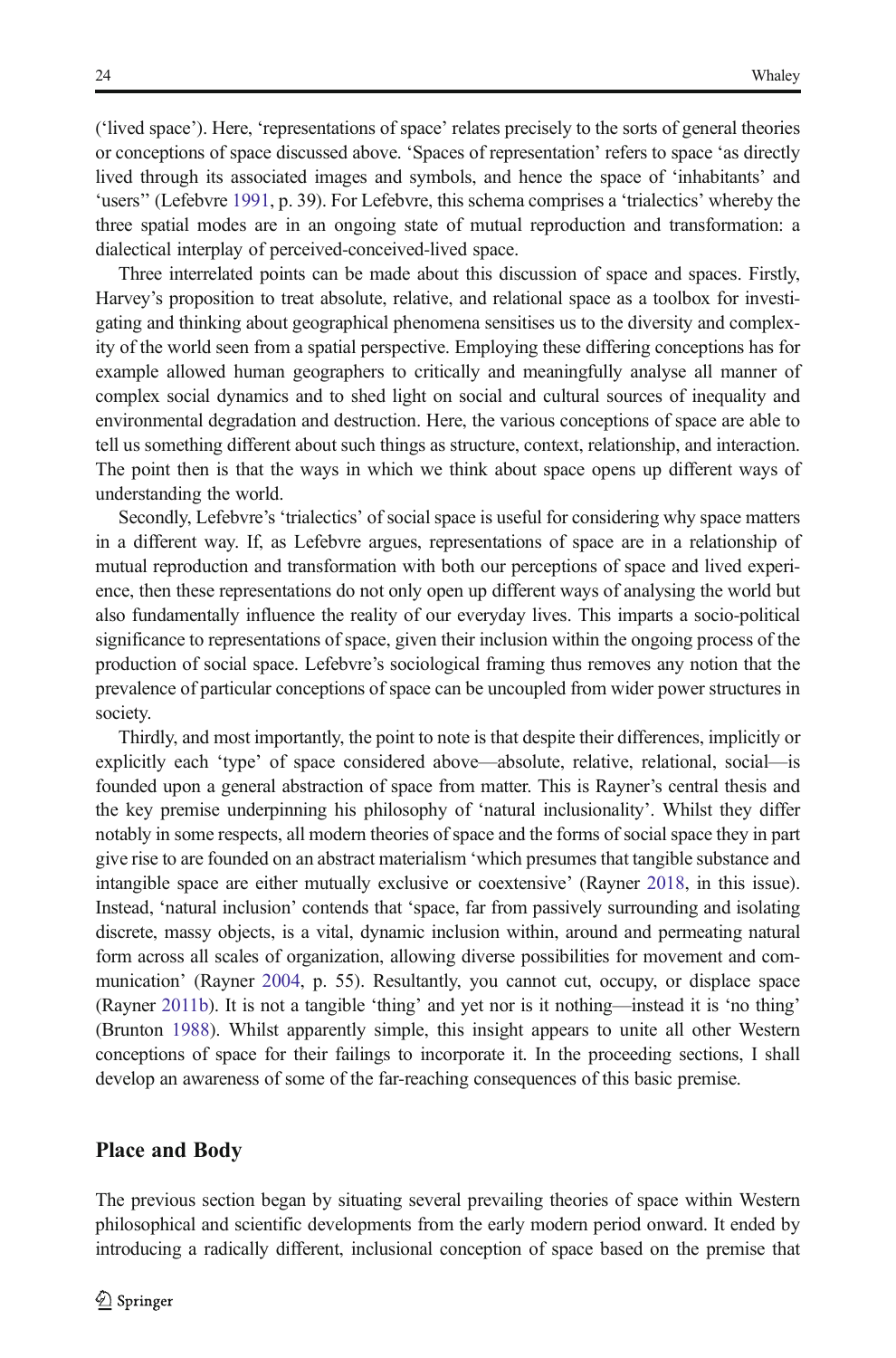tangible form dynamically includes and is included in a continuum of intangible space. The failure of absolute, relative, and relational conceptions of space to either recognise or incorporate this insight profoundly affects how material bodies, and by extension 'place', have come to be understood. One notable effect has been to reduce both bodies and places to simple, generic, and entirely determined objects or locations. As Casey ([1998](#page-14-0)) writes:

'In simple location every material body (including the human body) is considered to exist in strict isolation from every other body. Not just Newton and Gassendi and Descartes but even Locke and Leibniz – despite being primary theorists of the relational view – stand indicted as complicitous in the promulgation of simple location. For Locke and Leibniz alike, once a given location has been determined by a set of relations, no further set of relations needs to be posited – with the result that the location has been rendered simple, despite its relational character…The notion of place, insofar as it survives at all in absolutist or relativist theories of space, also falls prey to simple location' (p. 211).

Lefebvre's three-part spatial model, introduced in the previous section, suggests that modern abstract conceptions that treat space and matter as mutually exclusive will in turn influence the production of social space. Indeed, Lefebvre's own work has demonstrated the relationship between an abstract, rational conception of space, capitalism, and the industrialisation and urbanisation of society (Gregory [1994;](#page-14-0) Lefebvre [1991\)](#page-15-0). At the same time, Lefebvre's spatial triad also suggests that we ask questions of how this abstract conception of space is informed by the two other spatial modes comprising his schema. Within the mode of 'practical perception', it is instructive to consider the very thing by which perception occurs: the human body itself. Here, Rayner [\(2018\)](#page-15-0) suggests that the human propensity to abstract and objectify the world may stem in part from 'our binocular eyesight and grasping hands [that] focus our attention on what we can pick out from our surroundings as tangible substance' (in this issue).

Our body's physiology and *modus operandi* for securing sustenance may therefore endow us with a tendency to objectify the world around us. However, in a quite different way, the body has served as a means through which to rescue both itself and place from the totalizing modernist conception of abstract space. That is, whilst modern theories of space simplified and localised both the body and place, the twentieth century also saw them taken up in phenomenological enquiry. A useful point of departure is Husserl, who took issue with abstract scientific thought, denouncing it as a 'garb of ideas…of so-called objectively scientific truths' (Husserl [1970](#page-14-0), p. 51) that obscured the concrete reality of the 'lifeworld'. By engaging with the world in a pre-reflective state, phenomenology could instead pass under this garb to reveal something more fundamental about our lived experience. Building on Kant's insights concerning the body's foundational role in orienting space, Husserl incorporated the body into his understanding of the nature of space and place. Later, other phenomenologists, most notably Merleau-Ponty, more systematically developed this corporeal turn.

Among the many features of these phenomenological investigations was a return to the rich particularity of place through the experience of the 'lived body' (as distinct from the 'body-asobject'). In different ways, phenomenologists showed how place could not be without the body, and likewise the body without place (Bullington [2013](#page-14-0); Casey [1998](#page-14-0); Seamon [2000\)](#page-15-0). In effect, the distinction between the human body and the places it inhabits became less definitive, more enmeshed. Indeed, for Merleau-Ponty [\(1962](#page-15-0)), the body affords 'the opportunity to leave behind us, once and for all, the traditional subject-object dichotomy' (p. 174),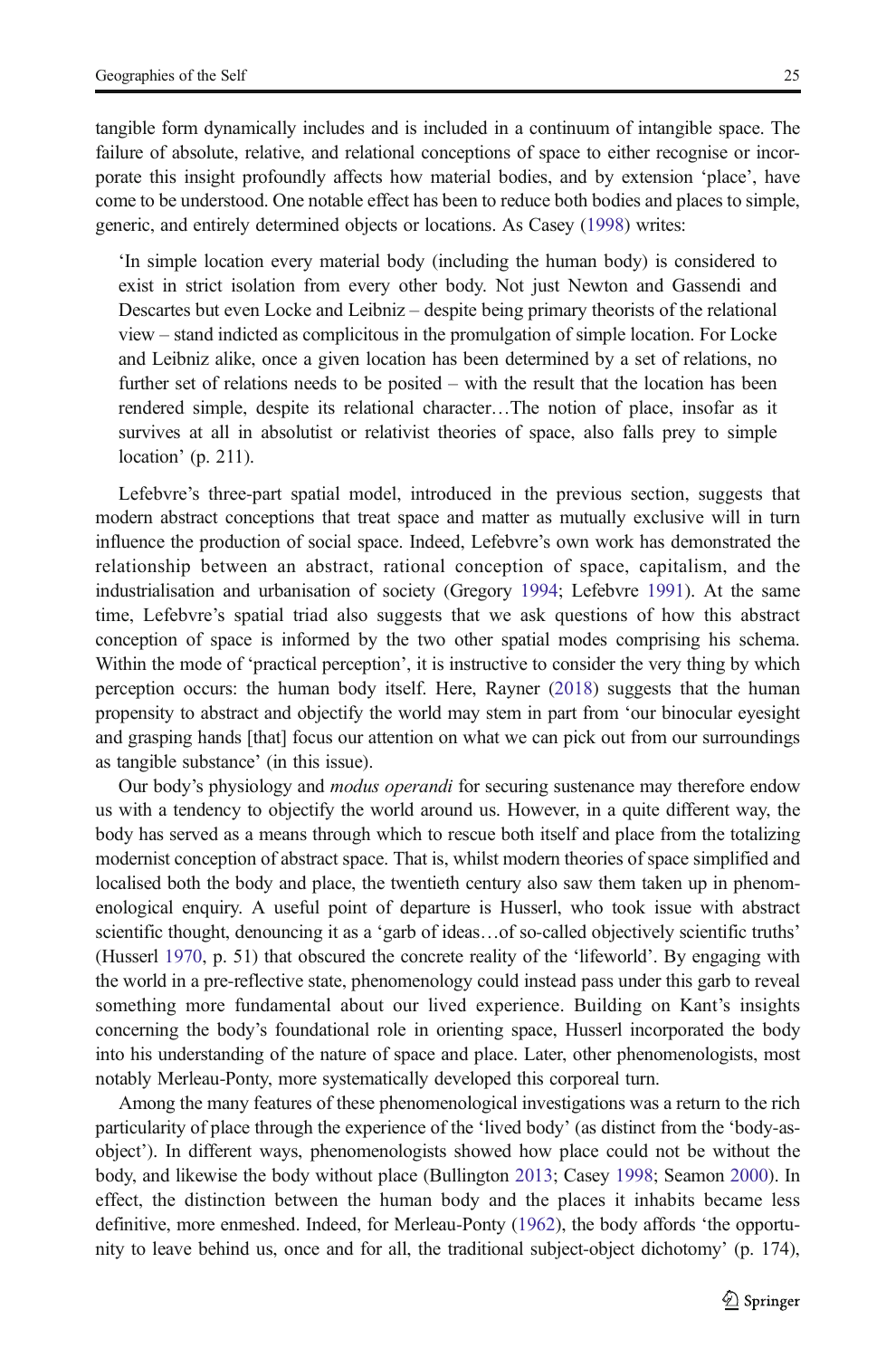where its relationship to place is of 'reciprocal insertion and intertwining of one in the other' (Merleau-Ponty [1968,](#page-15-0) p. 138). Casey [\(1998](#page-14-0)) observes that for Merleau-Ponty, places are therefore regarded 'not as the mere subdivisions of absolute space or as a function of relationships of coexistents but as loci of intimacy and particularity, endowed with porous boundaries and open orientations' (p. 233).

It is here, with a positing of the intimate relationship between body and place mediated by 'porous' boundaries, that phenomenology and inclusionality enter into fruitful dialogue. From an inclusional perspective, the basic tenet that matter dynamically includes and is included in space renders all natural form distinct but not discrete. Notions of discreteness follow only from the 'paradox of completeness' (Rayner [2004\)](#page-15-0) engendered by objective rationality, which gives rise to impermeable 'wholes' whose boundaries necessarily function as barriers that separate absolutely inside from outside. Reflecting on her experience as a geographer required to demarcate places by drawing boundaries around them, Massey [\(1994](#page-15-0)) observes that this 'kind of boundary around an area precisely distinguishes between an inside and an outside. It can so easily be yet another way of constructing a counterposition between 'us' and 'them'' (p. 152). Yet, from a lived perspective, the definitive logic underpinning this position does not resonate. As Gupta and Ferguson ([1992](#page-14-0)) highlight, for those who inhabit borderlands or regularly cross national boundaries, 'the fiction of cultures as discrete, object-like phenomena occupying discrete spaces becomes implausible' (p. 7).

The phenomenological writings of Bachelard may help to deepen the understanding of place and boundary elaborated upon thus far. In 'The Poetics of Space', Bachelard [\(1994\)](#page-14-0) employed his 'topographical analysis' to develop a psychological study of 'the house', 'one of the greatest powers of integration for the thoughts, memories, and dreams of mankind' (p. 6). Within his lucid exposition, of particular interest are Bachelard's phenomenological revelations concerning in-habitation. Expressed through his concept of 'intimate immensity', the rooms in the house and the house in toto, the house and the universe, local and non-local, text and context, place and space, all feed into and inform one another. Bachelard distances himself from the terms 'here' and 'there', which he considers restrictive in their locating of one and other. Instead, by focusing on in-habitation, he explores the ways in which 'in' always relates to 'out'. In the case of the house, a porosity exists between its interior and exterior through the presence of doors and windows that facilitate 'an osmosis between intimate and undetermined space' (p. 230). The relational qualities of boundaries as experienced phenomenologically are distinguished from the excluding, 'implicit geometry' of much metaphysical thinking (p. 212). Bachelard quotes Jean Hyppolite, who (echoing Massey above) spoke of 'a first myth of outside and inside' where 'you feel the full significance of outside and inside in alienation, which is founded on these two terms' (p. 212). In contradistinction to the 'lazy certainties of a geometrical intuition' (p. 220), which infers severance between inner and outer, Bachelard instead recognises in boundaries 'the entire cosmos of the Half-open' (p. 222). Boundaries, being porous, make distinct and yet allow for continuation, distinguish form but retain a sense of limitlessness.

With this understanding, the 'space barriers' (Rayner [2017](#page-15-0)) of objective rationality are transformed into the space-including boundaries of natural inclusionality. Instead of severing, boundaries distinguish, allowing for communication by coupling inner and outer worlds in dynamic relationship. As Heidegger [\(1971](#page-14-0)) observed, 'a boundary is not that at which something stops but... is that from which something *begins its presencing'* (p. 152). For natural inclusionality, then, the reinterpretation of boundaries as sources of receptive continuity and dynamic distinction brings body and place into intimate communion. Yet, not all natural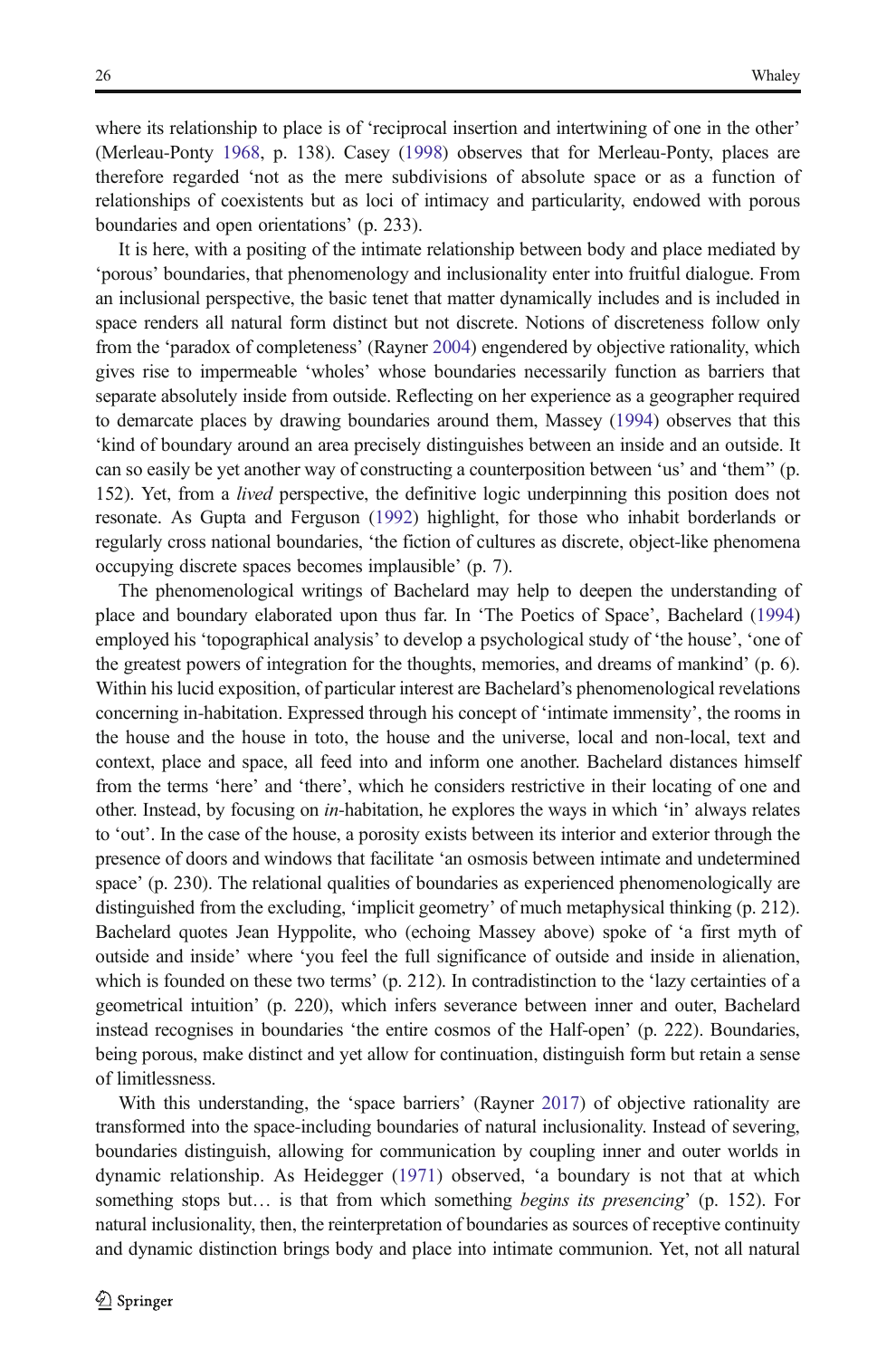<span id="page-6-0"></span>boundaries are alike, instead varying in permeability, deformability, and contiguity. In doing so, they permit the body to dynamically attune to its environment (Rayner [1997\)](#page-15-0). By way of their fluidly variable boundaries, all life forms exist in co-creative, transformative relationship with one another.

Having brought the body back from the domain of independent abstract objects suspended in absolute space, an inclusional awareness, which as we have seen accords with a number phenomenological insights, offers up a new interpretation of the body as a fluid-dynamic inclusion of place. Yet, this intimate relationship, and the very incompleteness of boundaries that essentially allows body and place to (variably) flow into one another, suggests a further conceptual development—that of body-as-place. On a biological level, this is quite literally the case, once we stop viewing the world through an anthropocentric lens. Our bodies, for example, are the places wherein an incredible spectrum of microorganisms live. Consider that the number of bacteria in the human body is at least of the same order as the number of human cells (Sender et al. [2016\)](#page-15-0), and that the human gut alone may house on average 1–3 kg of microflora (National Institute of Health [2012\)](#page-15-0). Our body, then, is also context, is place. Indeed, the same applies to all natural form. A tree is at the same time a treehouse, home as it is to all manner of birds, insects, and other organisms. Moreover, this dynamic is reciprocated or inverted when what we traditionally conceive of as places also exhibit bodily qualities. Bachelard's house, introduced above, 'acquires the physical and moral energy of a human body' (Bachelard [1994,](#page-14-0) p. 46). And whilst there is the body's metabolism, those working in urban studies today likewise speak about a city's metabolism (Demaria and Schindler [2016](#page-14-0); Kennedy et al. [2007](#page-14-0)).

The picture that emerges is one of Nature not as a collection of solid objects occupying space, but as the heterogeneous and dynamic nesting of places within places. The bird that nests in the tree is in place, but likewise is a place itself comprising places nested at lower levels of organisation. The tree too is both a place and in place. To this extent, Rayner [\(2004\)](#page-15-0) observes that 'not only is every 'place' necessarily both a grouping of smaller 'places' and grouped with others in some larger 'place', but the incompleteness of boundaries ensures that there is communicative spatial relationship and the possibility for transformation across all scales' (p. 65).

### Scale and Neighbourhood

- I live my life in widening circles that reach out across the world. (Rainer Maria Rilke)

Bodies are places in reciprocal relationship or 'dynamic attunement' with their environment, with the places they are always in and which they co-create. This fluid framing of body as and in place raises profound questions for how we understand ourselves. In particular, it leads us to think about our sense of identity and of our notions of selfhood. The last section concluded by drawing attention to the nested nature of place. In this section, I consider further this question of scale. At what scale or scales might we think about selfhood if we do not conceive of identity as contained entirely within the individual? Once we accept the ternary logic of boundaries as pivotal places bringing inner and outer into dynamic communication, what is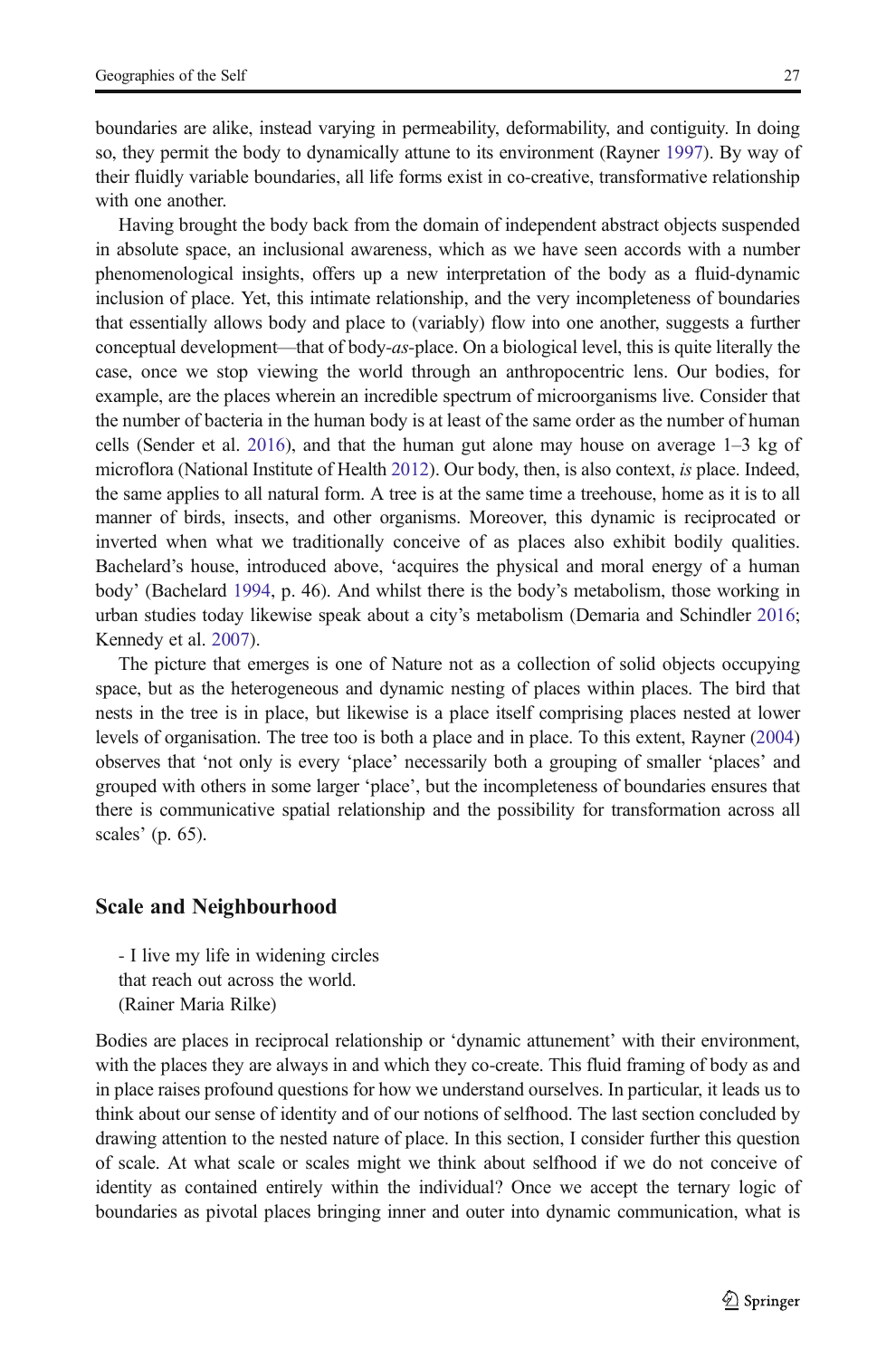the 'outer' with respect to our body and how might it mutually form and inform our sense of self? So far, this question has been hinted at by the discussion of body-as-place, always attuning to the places it moves in and through. Yet, beyond the boundaries of the body, what 'place' informs our sense of self? It would appear we need another concept that helps to distinguish between places in general and of place as it relates to the self in particular. Here again it is useful to consider what phenomenologists have written on this matter.

Despite largely succumbing to the doctrine of place as simple location, Husserl's corporeal investigations lead him to recognise in kinaesthesia the phenomenological 'mode' par excellence for the bodily experience of place. He coined the term 'near-sphere' to refer to the locality that is always proximally available—'kinaesthetically realisable'—by the body (Rizzo [2006](#page-15-0)). As the body moves, so the near-sphere moves with it as the ever-present domain of physical possibility. Husserl distinguished between the near-sphere and the far-sphere as two aspects of what he called the 'core-world'. Whilst the near-sphere is constituted through its accessibility to the body, the far-sphere represents everything beyond (ibid). Later, I will return to consider the relevance of the more all-encompassing idea of the core-world for an understanding of self. However, here, it suffices to point to Husserl's use of 'near-sphere' as a way of distinguishing the place of the body (the body-in-place) from the notion of 'place' more generally.

In Husserl's term 'near-sphere' lies a concept that preoccupied Heidegger in much of his later writings. This is the concept of 'nearness', of being near. For Heidegger, nearness constitutes a fundamental aspect of what it means to be in place with others and with other things. However, humans are never simply in place, as locations in absolute space. Rather, they dwell in it. From Being and Time onwards, dwelling is the term increasingly employed by Heidegger to capture the distinctive way in which humans (as Da-sein) are in the world: in a fundamental way, human Being is dwelling. By positing the significance of both dwelling and nearness for an ontological understanding of place, Heidegger provides nuance, deepening Husserl's notion of the near-sphere. Yet, there is still the need for a place-term that the qualities of dwelling and nearness together bring about. In his essay "Building, Dwelling, Thinking", Heidegger ponders the etymology of words on the themes in this title, noting that 'the neighbour is in Old English the *neahgebur*; *neah*, near, and *gebur*, dweller', and then, in German, 'the Nachbar is the *Nachgebur*, the *Nachgebauer*, the near-dweller, he [sic] who dwells nearby' (Heidegger [1971](#page-14-0), p. 145). Through this exploration, Heidegger is drawn ineluctably to the significance of the term 'neighbourhood' for thinking about the relationship between nearness, dwelling, and place (Casey [1998\)](#page-14-0).

In keeping with the argument presented thus far, Heidegger also understands 'things' less as objects and more as places (or locations) that at the same time co-create place. Again in "Building, Dwelling, Thinking", Heidegger [\(1971\)](#page-14-0) observes that 'gathering or assembly, by an ancient word of our language, is called 'thing'' (p. 151). From this observation stems the realisation that 'things' are themselves 'gatherings', they draw into themselves whilst simultaneously opening outward in the process of creating place or, more specifically, neighbourhood. Using the example of a bridge across a stream, Heidegger writes that 'with the banks, the bridge brings to the stream the one and the other expanse of the landscape lying behind them. It brings stream and bank and land into each other's neighbourhood. The bridge gathers the earth as landscape around the stream' (p. 150).

There are clear parallels between Heidegger's line of enquiry and the ontological claims of Rayner, for whom neighbourhood is also the logical 'place' pertaining to the human body (and indeed all biological organisms). As we have seen, an inclusional awareness of space and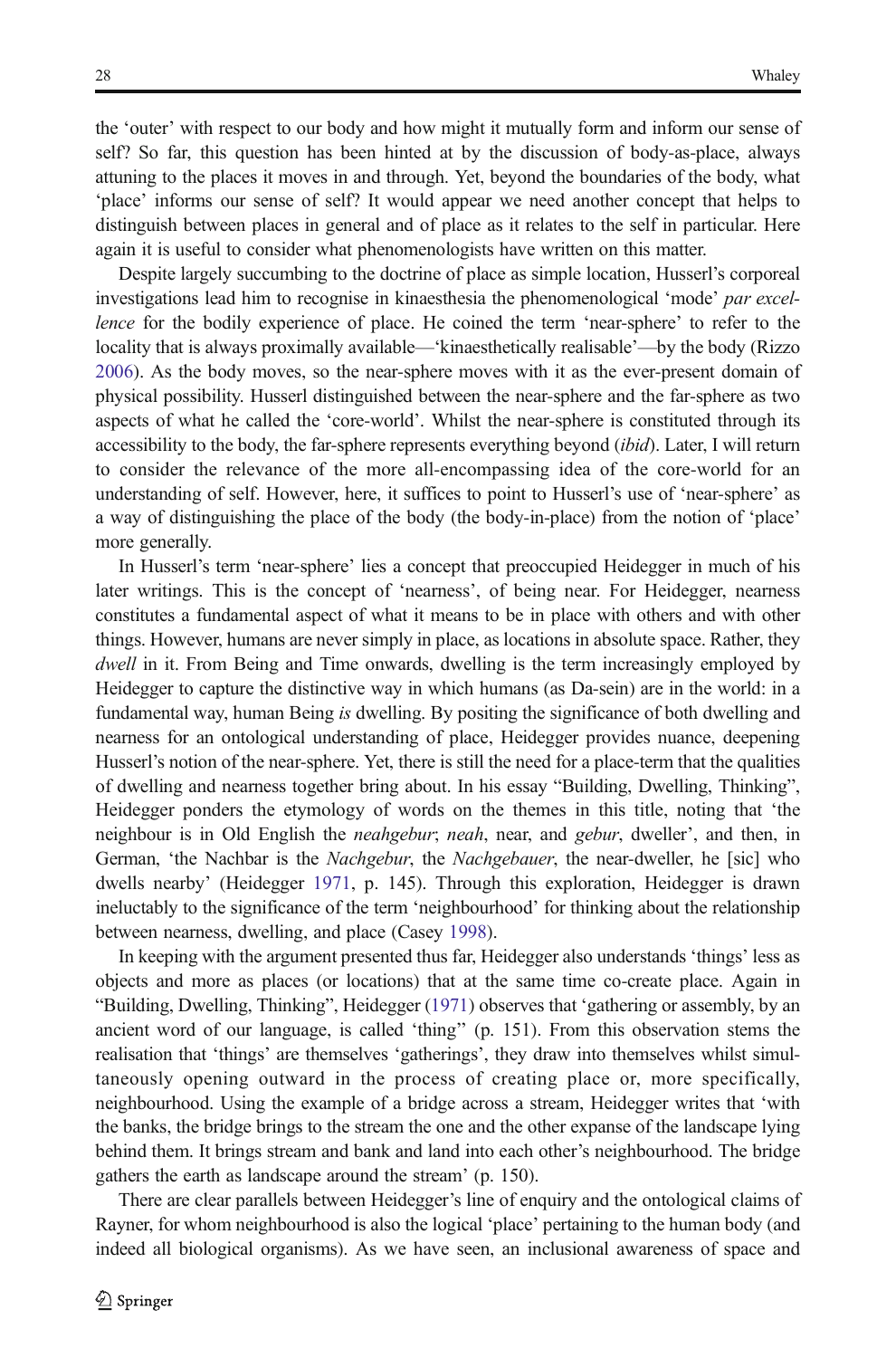boundaries does not demarcate absolutely the body from its environment, as objective rationality would have it. Whilst remaining distinct, the human body nonetheless dwells in neighbourhood as its natural inclusion. The result is that the self is understood not as an isolated 'whole' or independent 'I' but as an expression of natural neighbourhood. Likewise, in reciprocal relationship, the self is understood to give local expression to natural neighbourhood. The result is to arrive at a radically different conception of 'self as neighbourhood'. As Rayner and Jarvilehto [\(2008\)](#page-15-0) elaborate, with this inclusional conception of self, 'inner world and outer world are understood to be dynamically continuous and cocreative 'places' that are continually innovative and in 'natural communion' with one another – not just somehow materially 'interconnected' - due to their mutual inclusion of and in nonlocal space' (p. 72).

The discussion so far has sought to develop an understanding of the body and its emplacement in the world. Neighbourhood provides a meaningful way of thinking about this dynamic. In conjunction with an understanding of boundaries as reciprocally coupling inner with outer in dynamic relationship, it also affords a radically different interpretation of self from the one posited by objective rationality. However, in common parlance, 'neighbourhood' denotes a locale distinguished by the relative proximity of things to each other. To this extent, it resembles Husserl's term 'near-sphere' introduced above. Whilst this interpretation is indeed vital for understanding the inflow and outflow of energy between the body and its local environment, there is the danger of failing to recognise the influence of the world beyond, or what Husserl termed the 'far-sphere'. To this extent, Massey's [\(1994\)](#page-15-0) writing on the local-nonlocal nature of place proves instructive:

'[Place] includes relations which stretch beyond - the global as part of what constitutes the local, the outside as part of the inside…And the particularity of any place is, in these terms, constructed not by placing boundaries around it and defining its identity through counter-position to the other which lies beyond, but precisely (in part) through the specificity of the mix of links and interconnections to that 'beyond'. Places viewed this way are open and porous' (p. 5).

The notion of neighbourhood as immediate locale is here problematized. Whilst succumbing to the rationalist trap of material 'interconnection' and boundaries as severance, Massey's argument nonetheless requires us to again return to the question of scale, this time in ways that consider what she called 'a global sense of place'. That is, with few exceptions it is the norm these days for local practices to embed within economic systems spanning large geographic distances and scales of organisation. The products we use derive from elsewhere, the materials they are made from and the ideas that inform them elsewhere still. To a greater or lesser degree, we are embedded in commodity chains that span the globe. As we move through the world, our local neighbourhood reveals a myriad of influences with distant origins. Yet, it is not only the economic that must be subjected to this critique. Our social, political, and cultural realities are similarly complex. In the process of navigating our everyday lives, we draw upon the rules and resources available to us (Giddens [1984](#page-14-0)), many of which relate not primarily to the 'material' but to socially sanctioned signs and meaning. Douglas ([1986](#page-14-0)) used the term 'leakage of meaning' to capture this dynamic. Here, 'meaning in the form of legitimized discourses, arrangements, symbolic authority and values, leaks or is borrowed from one domain to another' (Cleaver and de Koning [2015](#page-14-0), p. 6).

The previous section observed in Bachelard's imaginational concept of 'intimate immensity' a similarly interpenetrating dynamic of the local and non-local. Indeed, Heidegger's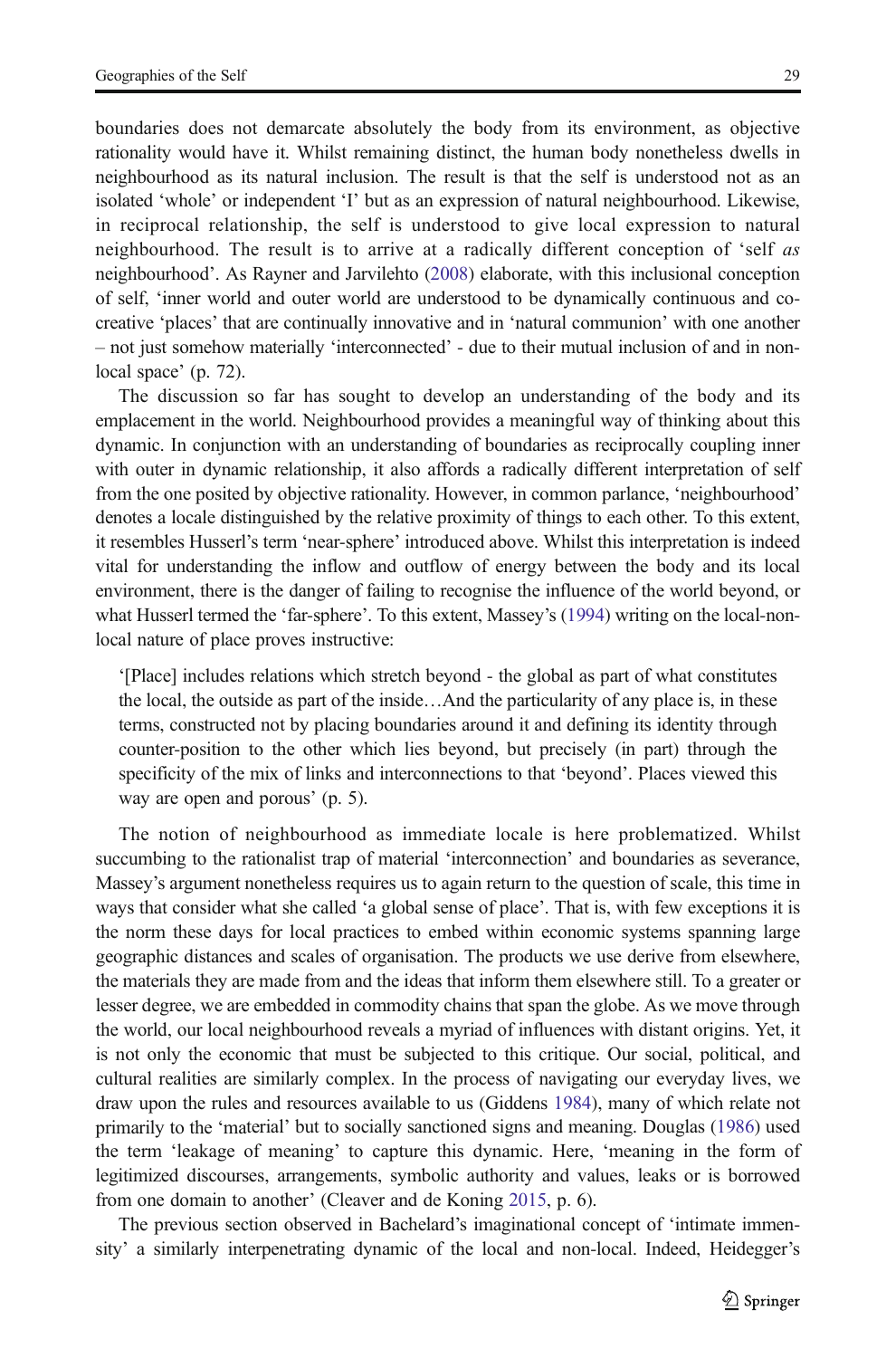([1971](#page-14-0)) 'nearness', discussed above, must not be taken as relating to 'mere distance, mere intervals of intervening space' (p. 153). Nearness is not quantifiable; instead, it has to do with the presence of things, and with 'presencing'. Heidegger offers an example. By thinking of 'the old bridge in Heidelberg…From this spot right here, we are there at the bridge…we may even be much nearer to that bridge and to what it makes room for than someone who uses it daily as an indifferent river crossing' (p. 154). And so, the intimacy of dwelling in each other's neighbourhood is not only about the relative proximity of places and things to each other, although in some senses this is of course important. In the case of Bachelard and Heidegger, it is also about their significance, about the ontological bearing they have on us and each other, which may not coincide with their relative proximity in absolute space. In the case of Massey, it is about where they have come from and where they are going; it is neighbourhood as localnon-local process.

## (Which) Self and (What) Society

The preceding sections traced out two distinctly different logics. On the one hand, I considered the dominant episteme of objective rationality and related forms of abstract materialism and intellectualism. On the other, I considered Rayner's philosophy of 'natural inclusionality'. In this section, I reflect on some of the far-reaching psychological and social implications of these two logics. In doing so, I revisit and integrate key points from the preceding sections on space, place, and scale and their relationship to two markedly different 'geographies of the self'.

#### Objective Rationality and a Culture of Exclusion

Objective rationality is founded on the supposition that space and matter can be separated. This dislocation leads to the treatment of bodies as discrete massy objects isolated from space. In this picture, boundaries infer absolute definition, severing inside from outside. Space is conceived of as nothing—an absence of presence—that nonetheless separates one material form from another whilst being subjectable to measurement (as distance, depth, interval, etc.). The logical conclusion of these postulates is a definitive worldview that treats self and other as mutually exclusive and where identity originates from entirely within the individual.

Cut off from context, this understanding of self perceives all so-called successes and failures as likewise being attributable to the individual alone. We interact and exchange with one another and are connected in networks, but the individual remains paramount: we 'look out for number 1'. In the process, our neighbours become either competitors to keep up with or allies to keep on side. We perceive in others potential threat or challenge. No more is this so than for those considered 'outsiders'. Writing on their personal experiences as people of colour in the UK, Shukla and colleagues [\(2017\)](#page-15-0) reflect on the ever-present feeling of being unwanted threats or exceptions unless they manage to become exceptional 'by winning an Olympic gold or a national baking competition'.

In a sense, for objective rationality, 'space' becomes the ultimate 'other' or 'outsider'. We come to fear the uncertainty and possibility inherent in the limitless receptivity of space (and the limitlessness of death), seeking comfort in self-serving behaviour that includes material practices of consumption and accumulation. However, the short-term gratification and security we feel materialism and individualism provides us with belies their pathological consequences. Eckersley [\(2006\)](#page-14-0), for example, points to how cultural forms of materialism and individualism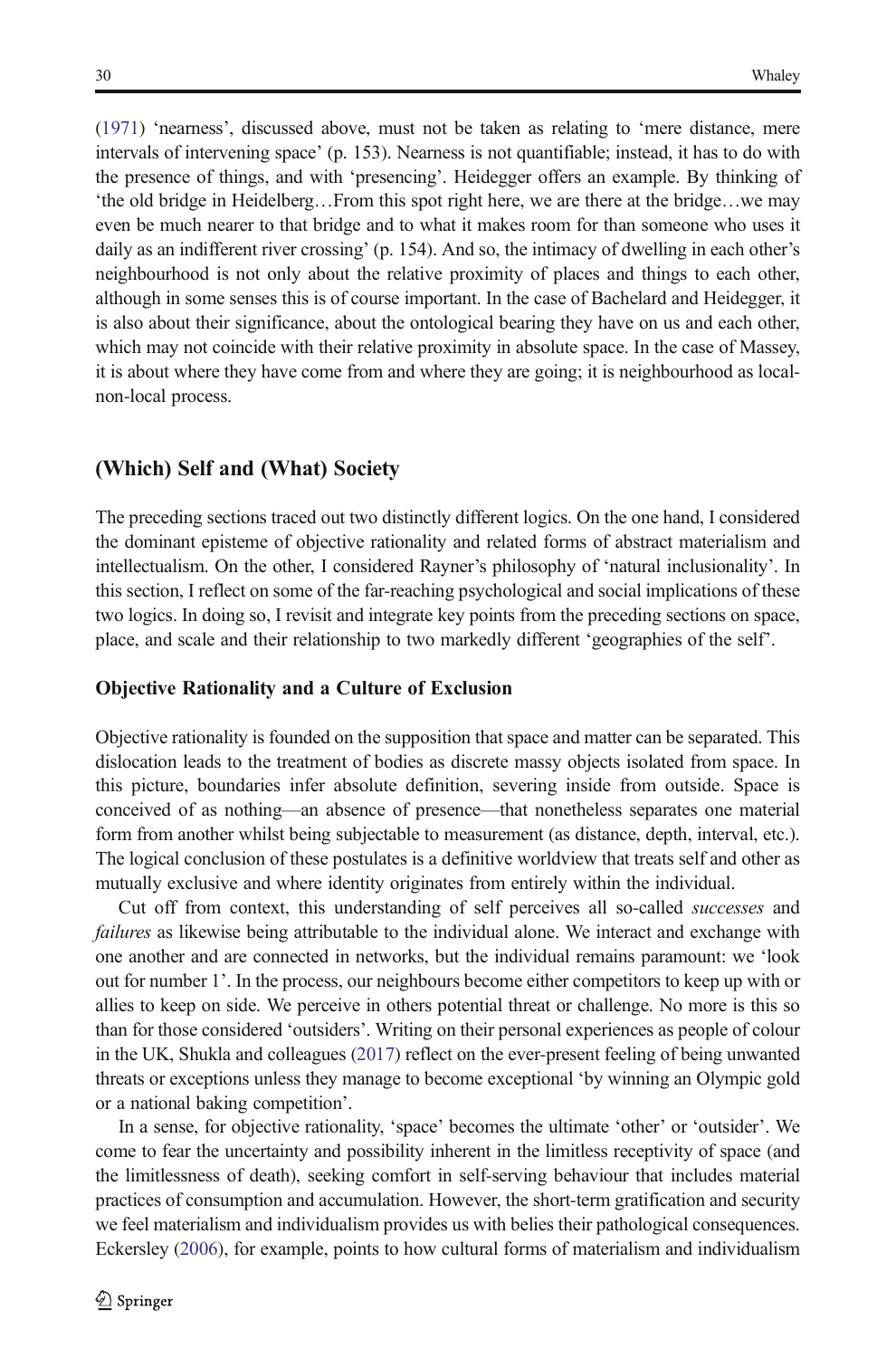are not properly recognised for their harmful effects on population health and well-being in Western societies. The author cites evidence that links these 'cultural factors', 'via psychosocial pathways, to psychological well-being, and well-being, through behavioural and physiological pathways, to physical health' (p. 257).

The definitive logic that objective rationality engenders leads us to believe that one thing can never be another thing. That is, once we attribute to any natural form absolute independent singleness or 'wholeness', we both say what it is and what it is not and cannot be. In the words of Oscar Wilde, 'to define is to limit'. Out of this definitive logic emerges an oppositional worldview founded on difference and discrimination rather than complementarity and inclusion. Without acknowledging the receptive influence of omnipresent space everywhere and the dynamic interfacing of space-including boundaries, what results is a culture characterised by a binary set of mutually exclusive terms that ramify throughout wider society. Within the context of this article, we may postulate 'matter' and 'space' as the foundational dualism, where the spatial is opposed to the material as its absence, as a lack. From this pairing, a whole series of lopsided dualisms may be derived. Among the long list, it is worth noting male-female, manwoman, white-black, objective-subjective, reason-emotion, rational-irrational, nature-nurture, culture-nature, winner-loser, me-you, us-them, and self-other.

In each of the dualisms just listed, the first term is the primary term; it is what Massey ([1994](#page-15-0)) called the 'privileged signifier in a distinction of the type A/not-A' (p. 6). This sets up a superior-inferior dynamic, whereby the dominant term does just that: it dominates. At the same time, the abstract objectivism accompanying the assumption that matter can be defined independently from spatial context both reinforces this relationship and provides the means for enacting it. The history of geography serves as a case in point. For example, during what Hobsbawm [\(1989\)](#page-14-0) has coined the Age of Empire (1875–1914) geography proved an indispensable handmaiden to the colonial project. In particular, cartography, with its abstract representations of independent objects in absolute flat space, allowed the main capitalist powers to divide up the world into spheres of influence, and to 'treat natural and social phenomena as things, subject to manipulation, management, and exploitation' (Harvey [1984](#page-14-0), p. 4). The same objectifying 'capture and control' logic has paved the way for all manner of imperial, exploitative, and extractive endeavours beyond the colonial. In the first instance, perhaps, is the relationship between humans and the environment. As Scott ([1998](#page-15-0)) writes on Nature and space:

'Certain forms of knowledge and control require a narrowing of vision. The great advantage of such tunnel vision is that it brings into sharp focus certain limited aspects of an otherwise far more complex and unwieldy reality. This very simplification, in turn, makes the phenomenon at the centre of the field of vision more legible and hence more susceptible to careful measurement and calculation. Combined with similar observations, an overall, aggregate, synoptic view of a selective reality is achieved, making possible a high degree of schematic knowledge, control, and manipulation' (p. 11).

Yet, the effects of objective rationality must not be viewed only at the level of 'Nature' or of whole societies or social groups. Rather, what is of interest is the ways in which the pernicious power dynamic it gives rise to filters into and is reproduced through the most intimate spheres of everyday life; what Foucault [\(1991\)](#page-14-0) called the 'capillary functioning of power'. Patriarchy, racism, classism, ageism, and other toxic social structures emerge from the practices of people in everything from the bedroom to the boardroom and beyond. On the internet, practices that derive from the cold objectivity of definitive forms of logic find their extreme expression in the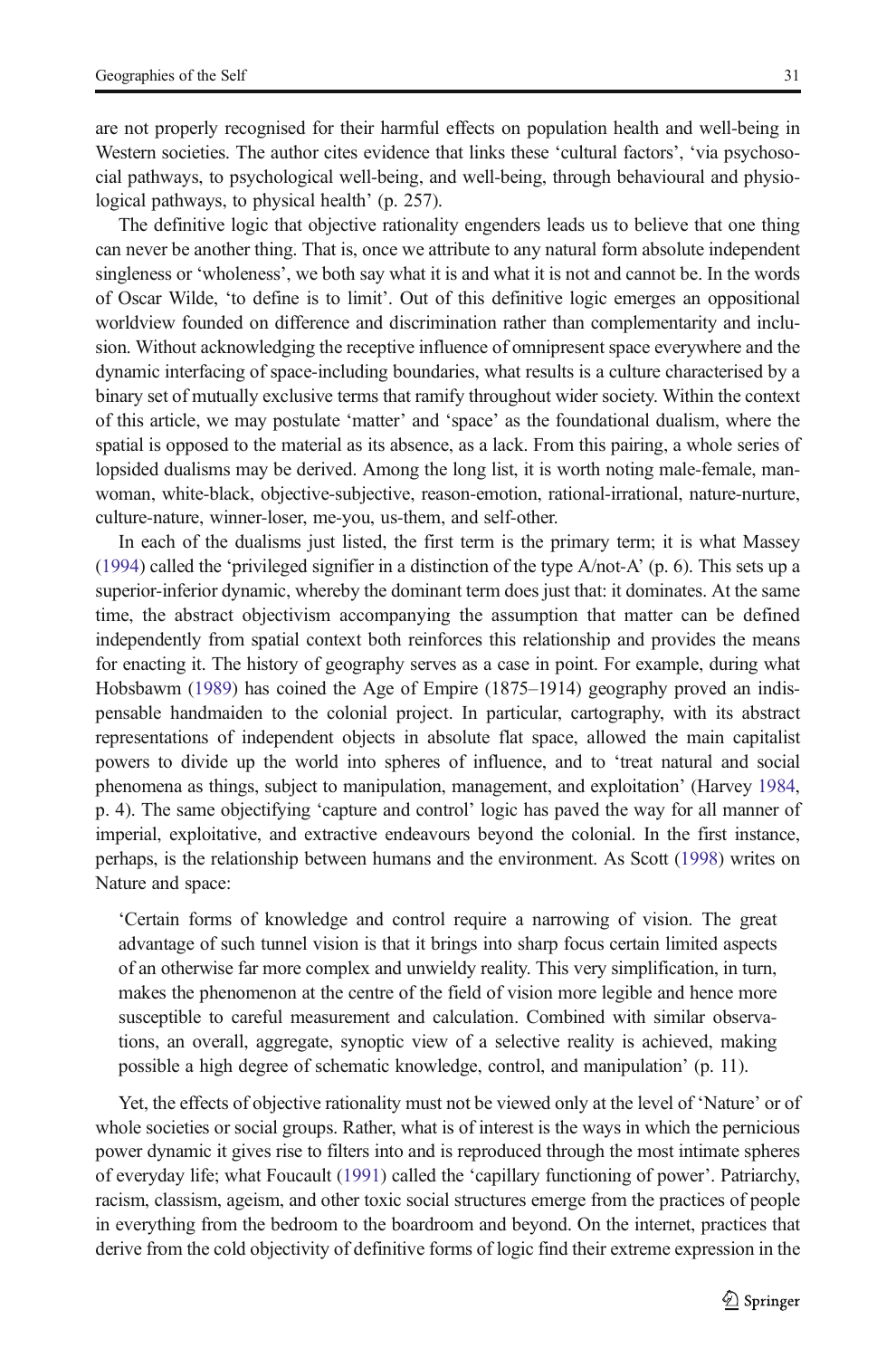pornography industry, abuse videos, and all manner of hate speech that has nonetheless incorporated itself into the mainstream.

It may be that the individuals whose behaviour and thought characterises the dominant or 'oppressor' groups in society<sup>1</sup> feel 'something is missing'. However, the psychological and social risk involved in 'opening up' to their emotions, to forms of compassion and love that can loosen the hard-line boundaries of abstract materialism, necessarily leaves them more vulnerable. Instead of recognising this vulnerability as a vital inclusion of what it means to be human, a dualistic logic instead denigrates it as a weakness that must be denied, suppressed, or eradicated. The corollary to this is that the oppressor, unable to 'open up', may be more inclined to 'close down' or even 'double down' instead. What is more, instead of aspiring to a different dynamic altogether, oppressed groups may oftentimes seek instead to emulate their oppressors, as Fanon [\(1970\)](#page-14-0) has discussed for race and Freire [\(1996\)](#page-14-0) for class.

#### Natural Inclusion and a Culture of Belonging

By revisiting space, place, and scale from a natural inclusional perspective, a different awareness emerges that holds out the hope of loosening the hard-line logic of objective rationality. Rather than regarding space as nothing, as an absence of presence that is nonetheless subjectable to quantitative measurement as if it were a tangible substance, the natural space of inclusionality is instead regarded as a non-resistive 'presence of absence' everywhere. Inverting objective rationality's conspicuous negation of space allows us to recognise its vital influence as the receptive, universal 'bathing fluid' that brings form to matter and makes movement possible. Space and matter, no longer separate from each other (as our binocular eyesight and myopic abstract logics would have it), are vital and dynamic inclusions: receptive space in responsive matter somewhere in receptive space everywhere.

With this shift, consistent with lived experience and modern quantum physics, boundaries are transformed from the discrete barriers of objective rationality to places of dynamic interfacing that distinguish (but do not define) one form from another whilst allowing for communication within, between, and beyond them. The dualisms of the previous section man-woman, white-black, self-other, etc.—are transformed as a binary logic of rational exclusion gives way to the ternary logic of natural inclusion. We instead understand these terms as receptive-responsive couplings whose 'each-in-the-otherness' is reciprocally mediated by their boundaries. A notable consequence of this transformation is the resolution of the Cartesian dualism between mind and matter, admitting both body and emotions back into an awareness of what it means to be human. From this position, the project of understanding the world is achieved not by the rational mind but through a combination of 'contemplative reasoning and feeling' (Rayner [2018](#page-15-0), in this issue).

From the above postulates, a fluid-dynamic worldview emerges that allows us to reinterpret radically our notion of selfhood. Most fundamentally, a natural inclusional awareness brings with it a shift from the self as exclusion or exception(al), to the self as inclusion and belonging. Diversity and difference are understood not as threats or challenges but as vital sources of sustenance and enrichment. We enter into, sustain, and sometimes end dynamic, evolving relationships with one another (not one and other) throughout the creative course of our openended lives. When we die, our body's energy scatters whilst simultaneously gathering elsewhere as all manner of lifeforms (initially bacteria and fungi) take up and convert this energy

 $\frac{1}{1}$  Of which 'middle-aged white men' is the social grouping par excellence.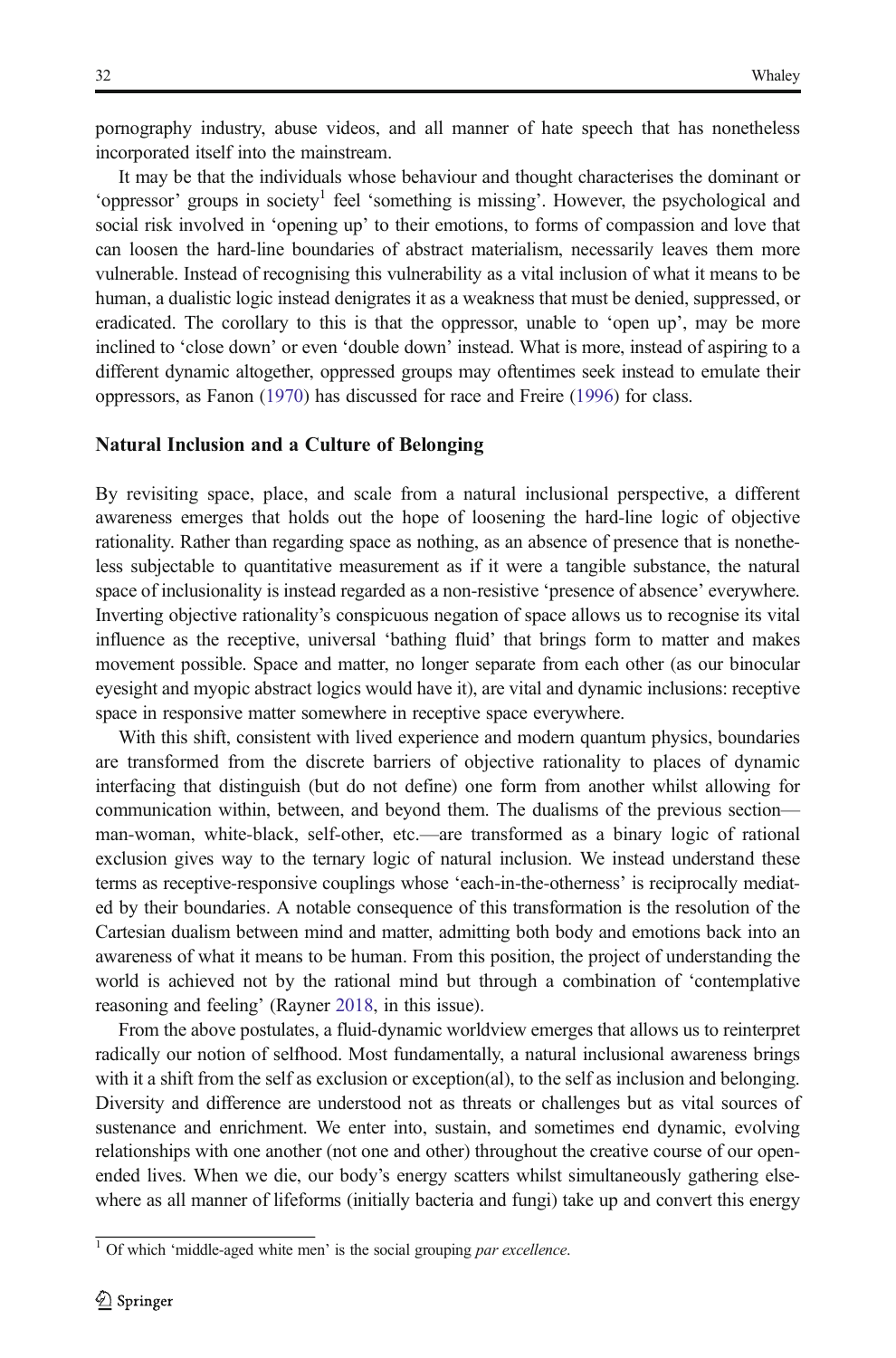in endless relay. We are always part of the ongoing natural flow of energy somewhere in receptive spatial context everywhere. We are, then, 'gatherings' in the sense of dynamically bounded places in the process of becoming.

The softening of the hard-line boundaries of objective rationality alerts us to the body's dynamic two-way relationship not just with other bodies but also with the environment more generally. As previous sections have demonstrated, this awareness is congruent with the insights of thinkers writing in the phenomenological tradition. For Merleau-Ponty [\(1968\)](#page-15-0), for example, body and place form a chiasm or 'intertwining'. In developing an inclusional understanding of all material bodies not as objects but as unique places that are also always in place, I drew upon both Rayner's and Heidegger's notion of neighbourhood. Self-identity is understood to be an expression of natural neighbourhood, and vice versa. This reconceptualization transforms the inward-facing self of objective rationality, opening it out into a natural inclusional awareness of 'self as neighbourhood'. Our identity is at once unique and shared. As Lingis [\(1991](#page-15-0)) writes: 'One is born with forces that one did not contrive. One lives by giving form to these forces. The forms one picks up from others' (p. 119). Indeed, by recognising selfhood as neighbourhood, we are at the same time drawn back into an awareness of the each-in-the-otherness of self and neighbour. This position is enshrined in the teachings of many if not all of the major world religions, and captured by the declaration to 'love thy neighbour as thyself'.

In the section [Scale and Neighbourhood](#page-6-0), attention was given to what Massey [\(1994](#page-15-0)) called a 'global sense of place'. From this perspective all places—be it, for example, our body or our body's natural neighbourhood—include relations that stretch well beyond the local. As was noted, today we are embedded in global systems of economic production and consumption. Furthermore, our identities are formed within social and political arrangements and through cultural systems of meaning that have diffuse and oftentimes distant origins. These realisations challenge any notion of our natural neighbourhood as purely local (or as what Husserl termed the 'near-sphere'—see above). The self's neighbourhood is not therefore a locale or proximity measurable by physical distance alone. Our natural neighbourhoods instead form and shift dynamically in relation to what Heidegger termed 'nearness', understood as 'meaningful presence'. With this, the foundations are laid for the emergence of a local-non-local ethics consistent with the natural inclusional desire to foster sustainable and enriching relationships with others. Adapting Massey's phrase, a natural inclusional ethics of this sort might have at its heart a 'global sense of love'.

## Furthering Natural Inclusionality: Remarks on Method and Praxis

In concluding, I wish to make two brief remarks concerning the challenge of furthering natural inclusionality. I do so because it appears evident that despite the power of its promise to engender more sustainable and loving ways of life, the fundamental nature of natural inclusionality's key premises presents it with a veritable mountain to climb if it is to gain traction in the modern world. The influence of objective rationality and other definitive logics on many of today's modern cultures runs deep. There is a need, therefore, to develop projects that move beyond skilfully articulating natural inclusionality to instead practicing it both within research and in wider society. I am not here making judgements about the extent to which effort has or has not already been expended in this respect; I only offer suggestions from my own perspective as an included outsider 'looking in'. In so doing, I hope to tie together some of the loose ends of threads introduced earlier in this article.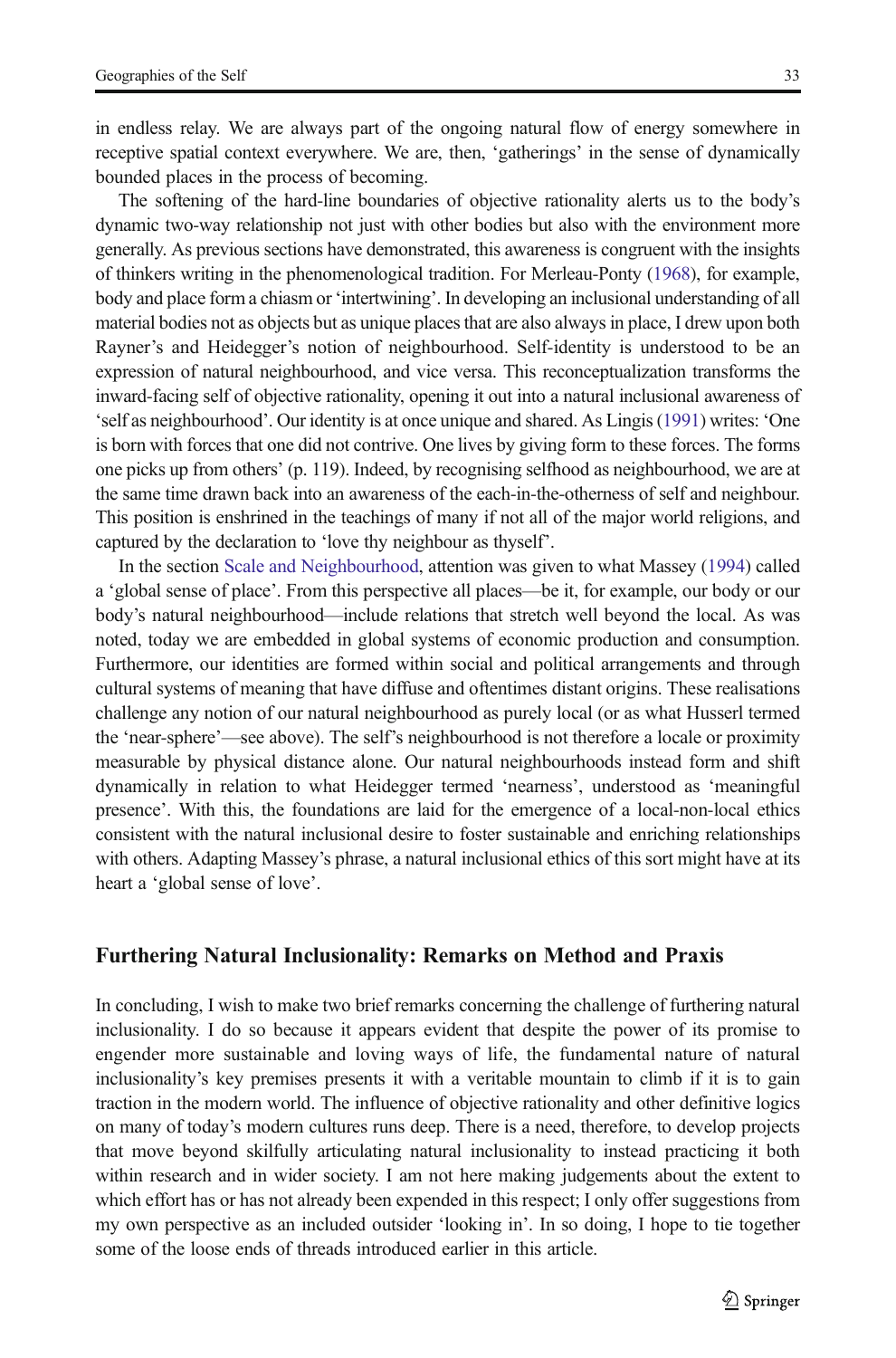My first remark concerns questions of method. Here, it is clear that popularising natural inclusional forms of research is challenged by the danger of employing methods that instead reinforce abstract, objective, and rationalistic tendencies. However, in the social sciences, this challenge has long been considered and from a spectrum of viewpoints. As a result, much has been written about it. Methods that facilitate situated thinking-feeling forms of research have gained increasing attention, at least in some circles. Within the context of this article, the affinity that natural inclusionality appears to share with phenomenology points to the latter as a potentially useful way of developing natural inclusional forms of research method. As Relph ([1970\)](#page-15-0) has observed, 'the most characteristic core of phenomenology is its method' (p. 193). Here, there is not the space to enter into discussion as to exactly what constitutes the phenomenological method (although see for example Eberle [2014;](#page-14-0) Moustakas [1994](#page-15-0); Pickles [1985](#page-15-0)). Instead, I make the general point that, in keeping with Rayner's philosophy of natural inclusionality, and as noted earlier, a phenomenological approach affords the opportunity to move beyond the 'garb of ideas…of so-called objectively scientific truths' (Husserl [1970](#page-14-0), p. 51).

My second remark concerns praxis. In making it, I refer back to Lefebvre's 'trialectics' of space introduced in the section [Space and Spaces](#page-1-0). Lefebvre's claim was that social space is reproduced and transformed through the interplay of spatial practices and perceptions, representations of space, and spaces of representation (or 'lived space'). This dynamic alerts us to the non-neutral nature of representations of space, given their inclusion within the ongoing process of the production of social space. By implication, a natural inclusional conception of space must contend not only with other rationalistic conceptions of space but also with the forms of spatial practices, perceptions, and lived spaces that 'combine' to produce modern forms of social space (in what may often be a self-reinforcing dynamic). In doing so, natural inclusionality is brought into relationship with present day political economic projects, including forms of capitalism and 'neoliberalism', as well as the resistance movements they have spawned. Lefebvre's spatial triad therefore suggests both ways in which power and practice obstruct the uptake of a natural inclusional awareness of space, as well as pointing to where and when to focus efforts.

In looking ahead, Lefebvre's spatial triad has been developed by others and in ways that are suggestive of the practical and political possibilities of creating what we might call 'natural inclusional spaces'. In particular, Soja ([1996](#page-15-0)) has built on Lefebvre's schema, proposing the term 'thirdspace' to denote those 'lived spaces' that emerge by incorporating and resolving forms of knowledge that divide the world into binary oppositions. Similarly, Bhabha [\(1994\)](#page-14-0) has employed the term 'third space' as a way of moving beyond the legitimising narratives of cultural domination and toward creative forms of cultural identity 'produced on the boundaries in-between forms of difference'. For Bhaba, third space allows us to 'elude the politics of polarity and emerge as others of ourselves' (p. 39). We may therefore posit that in the notion of thirdspace (or third space), there exists the practical embodiment of natural inclusionality's ternary logic, and one possibility toward which future efforts may be oriented. With this in mind, I finish with Soja's ([1996](#page-15-0)) description of the revolutionary potential of thirdspace. In doing so, I invite the reader to consider how it resonates with the understanding of natural inclusionality developed in this article:

'Thirdspace…is rooted in…a recombinatorial and radically open perspective. In what I will call a critical strategy of 'thirding-as-Othering', I try to open up our spatial imaginaries to ways of thinking and acting politically that respond to all binarisms, to any attempt to combine thought and political action to only two alternatives, by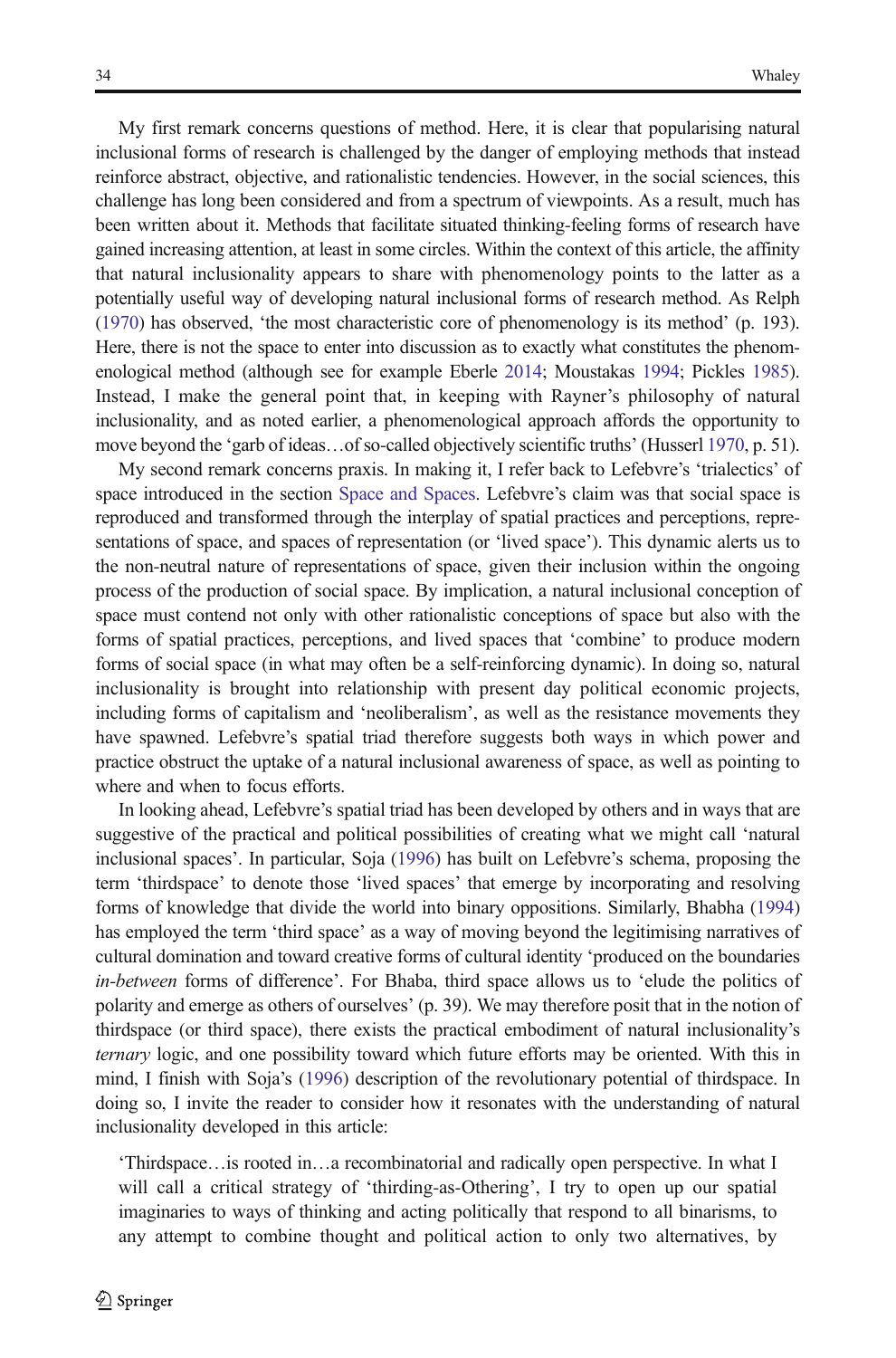<span id="page-14-0"></span>interjecting an-Other set of choices. In this critical thirding, the original binary choice is not dismissed entirely but is subjected to a creative process of restructuring that draws selectively and strategically from the two opposing categories to open new alternatives' (p. 5).

Open Access This article is distributed under the terms of the Creative Commons Attribution 4.0 International License (http://creativecommons.org/licenses/by/4.0/), which permits unrestricted use, distribution, and reproduction in any medium, provided you give appropriate credit to the original author(s) and the source, provide a link to the Creative Commons license, and indicate if changes were made.

### **References**

Bachelard, G. (1994). The poetics of space. Boston: Beacon Press.

- Belkind, O. (2007). Newton's conceptual argument for absolute space. International Studies in the Philosophy of Science, 21(3), 271–293.
- Belkind, O. (2013). Leibniz and Newton on space. Foundations of Science, 18(3), 467-497.
- Bhabha, H. K. (1994). The location of culture. London: Routledge.
- Brunton, P. (1988). Through knowledge to wisdom: relativity, philosophy, and mind. New York: Larson Publicaions.
- Bullington, J. (2013). The expression of the psychosomatic body from a phenomenological perspective (Springer B.). Dordrecht: Springer.

Casey, E. S. (1998). The fate of place: a philosophical history. California: University of California Press.

- Cleaver, F., & de Koning, J. (2015). Furthering critical institutionalism. International Journal of the Commons,  $9(1), 1-18.$
- Demaria, F., & Schindler, S. (2016). Contesting urban metabolism: struggles over waste-to-energy in Delhi, India. Antipode, 48(2), 293–313.
- Douglas, M. (1986). How institutions think. New York: Syracuse University Press.
- Eberle, T. S. (2014). Phenomenology as a research method. In U. Flick (Ed.), The SAGE handbook of qualitative data analysis (pp. 184–202). London: Sage Publications Ltd..
- Eckersley, R. (2006). Is modern Western culture a health hazard ? International Journal of Epidemiology, 35(1), 252–258.

Fanon, F. (1970). Black skin, white masks. London: Paladin.

Foucault, M. (1978). A history of sexuality: volume 1. New York: Random House, Inc..

Foucault, M. (1980). In C. Gordon (Ed.), Power/knowledge: selected interviews and other writings, 1972–1977. New York: Pantheon Books.

- Foucault, M. (1989). Madness and civilization. Oxon: Routledge.
- Foucault, M. (1991). Disciplin and punish: the birth of the prison. London: Penguin Books.
- Freire, P. (1996). Pedagogy of the oppressed. St Ives: The Continuum International Publishing Group Inc..
- Giddens, A. (1984). The constitution of society. California: University of California Press.

Giddens, A. (1990). The consequences of modernity. Cambridge: Polity Press in association with Blackwell Publishing.

Gregory, D. (1994). Geographical imaginations. Oxford: Blackwell.

- Gupta, A., & Ferguson, J. (1992). Beyond "culture": space, identity, and the politics of difference. Cultural Anthropology, 7(1), 6–23.
- Harvey, D. (1973). Social justice and the city. Oxford: Blackwell Publishers.
- Harvey, D. (1984). On the history and present conditions of geography: an historical manifesto. The Professional Geographer, 36(1), 1–11.
- Harvey, D. (2004). Space as a key word. Paper for Marx and Philosophy Conference, (May), 1-16. Retrieved from <http://www.inter-accions.org/sites/default/files/space-as-key-word-david-harvey.pdf>
- Heidegger, M. (1971). *Poetry, language, thought*. New York: Harper Collins.

Hobsbawm, E. J. (1989). The age of empire, 1875-1914. History of civilization. New York: Vintage Books.

- Husserl, E. (1970). The crisis of European sciences and transcendental phenomenology: an introduction to phenomenological philosophy. Evanston: Northwest University Press.
- Kennedy, C., Cuddihy, J., & Engel-Yan, J. (2007). The changing metabolism of cities. *Journal of Industrial* Ecology, 11(2).